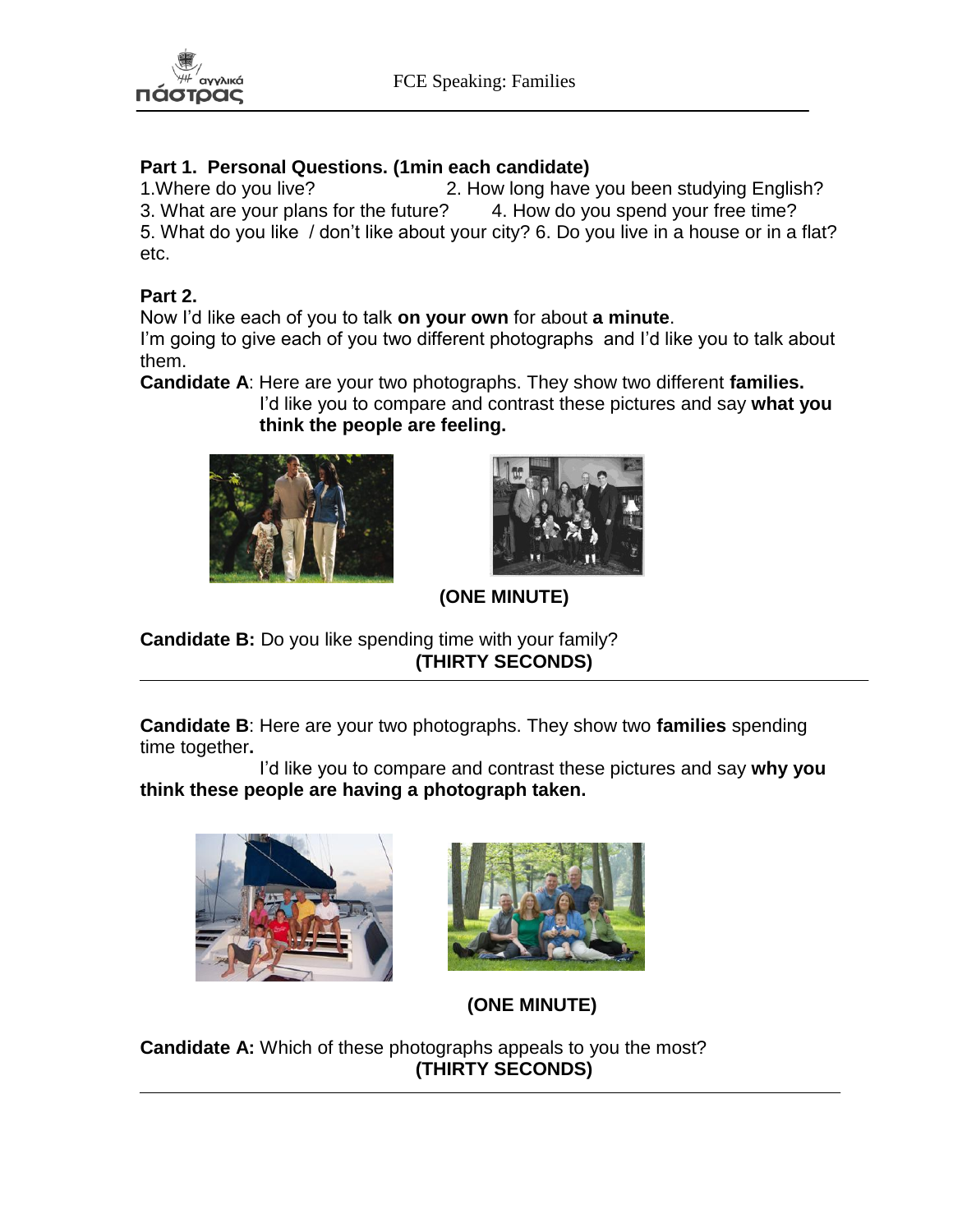### **Part 3**

Now, I'd like you to talk about **something together** for about **two minutes**. I'm just going to listen.

I'd like you to imagine that you are brothers (sisters, brother and sister).You and your parents are planning **a family outing.**

Here are some of the things you might do.

First you have some time to look at the task **(15 seconds)**

Now talk to each other about how interesting these activities be for a family outing. **(2 minutes).**

Thank you. Now you have about a minute to decide which is the best idea**. (1 minute)**



#### **part 4 ( 4 minutes)**

- 1. Do you like going out with your family?
- 2. Do you have a small or an extended family?
- 3. Do you ever feel that your parents do not understand you?
- 4. Do you share your problems with your family?
- 5. Do you want to have a family when you grow up?
- 6. Do you think that family ties are important?
- 7. What is the role of the grandparents in the Greek family?
- 8. Do you see your grandparents often?
- 9. Do you like family trips?

# **(FOUR MINUTES)**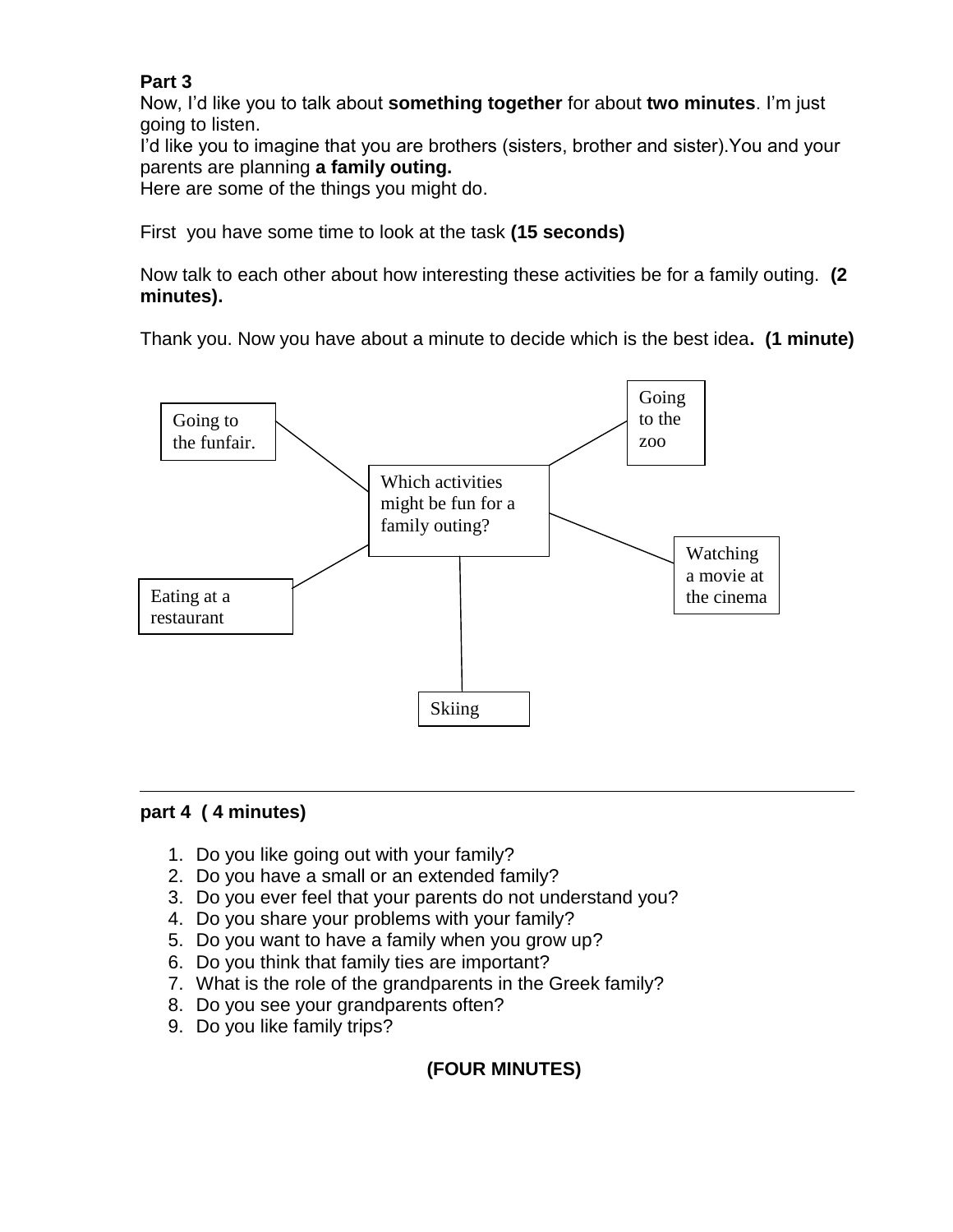



**TOPIC: FAMILY**

Why are these people having their photograph taken?